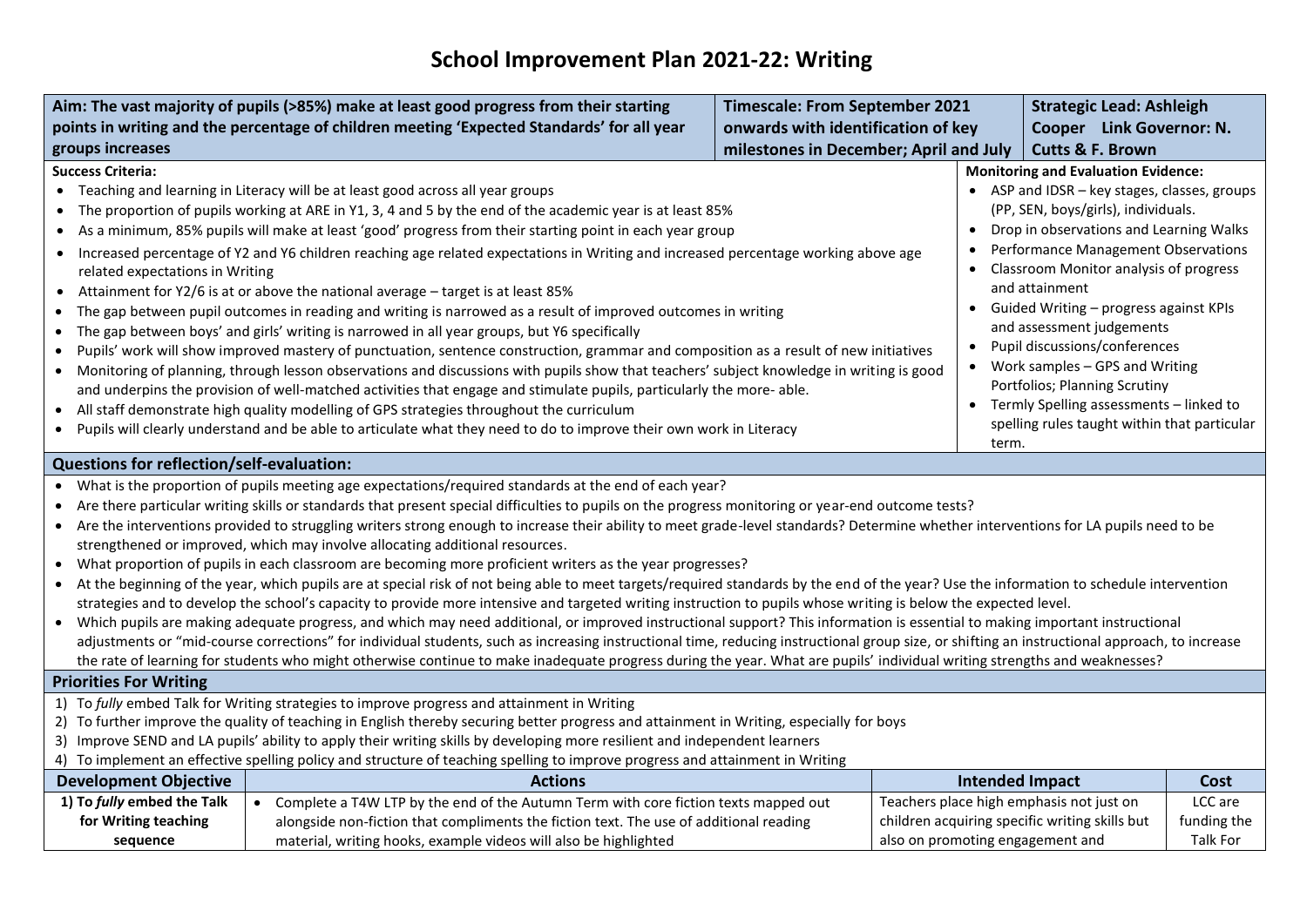| into the school's English       | • Also ensure that by the end of the Autumn Term, the following non-negotiables are                                                                                                       | pleasure in writing. As a result, the                                                | Writing |
|---------------------------------|-------------------------------------------------------------------------------------------------------------------------------------------------------------------------------------------|--------------------------------------------------------------------------------------|---------|
| curriculum                      | embedded across every class:                                                                                                                                                              | proportion of children and staff                                                     | Project |
|                                 | Planning and delivery of the T4W process: Imitation, Innovation, Independent Application                                                                                                  | reporting positive attitudes to reading and                                          |         |
|                                 | and Invention                                                                                                                                                                             | writing increases.                                                                   |         |
|                                 | Daily shared reading (at least x3 a week)                                                                                                                                                 |                                                                                      |         |
|                                 | Daily shared writing - to model key aspects of the genre of writing and other features such                                                                                               |                                                                                      |         |
|                                 | as spelling, vocabulary, grammar and punctuation.                                                                                                                                         |                                                                                      |         |
|                                 | Rhyme/Poem of the day (or week)                                                                                                                                                           |                                                                                      |         |
|                                 | Daily Read Aloud (taking advantage of remote ed pedagogy e.g. videos of teachers from                                                                                                     |                                                                                      |         |
|                                 | other classes reading picture books)<br>Daily Reading for Pleasure                                                                                                                        |                                                                                      |         |
|                                 | Use of phonics, spelling and purposeful daily grammar                                                                                                                                     |                                                                                      |         |
|                                 | Use of frequent formative assessment with the feedback aide memoire record being used                                                                                                     |                                                                                      |         |
|                                 | consistently                                                                                                                                                                              |                                                                                      |         |
|                                 | Awareness of the key language features per year group (as per the GPS scheme/overview)                                                                                                    |                                                                                      |         |
|                                 | Increase and deepen reading, with a strong reading spine from EYFS to $Y6 -$ to continue to                                                                                               |                                                                                      |         |
|                                 | add to this spine with further books on diversity.                                                                                                                                        |                                                                                      |         |
|                                 | Introduce 'Magpie' books across all classes, so children act and feel like writers                                                                                                        |                                                                                      |         |
|                                 | Introduce spelling cards that link to the current topic and display core spellings for units of                                                                                           |                                                                                      |         |
|                                 | work around the classroom                                                                                                                                                                 |                                                                                      |         |
|                                 | Classrooms which support and celebrate writing, with role-play areas, learning                                                                                                            |                                                                                      |         |
|                                 | walls/washing lines, easels, all the time toolkits displayed, specific genre toolkits, WAGOLLS                                                                                            |                                                                                      |         |
|                                 | Embedded DIRT (Dedicated Improvement Reflection Time) - ensure that all teachers build in                                                                                                 |                                                                                      |         |
|                                 | a focused editing session at the end of a hot write or mini write to teach pupils the skills of<br>proof reading, amending errors, improving GP features and evaluating their own writing |                                                                                      |         |
|                                 | using purple polishing pens                                                                                                                                                               |                                                                                      |         |
| To further improve the          | • Staff Meetings to increase subject knowledge:                                                                                                                                           | High quality Writing pedagogy throughout                                             |         |
| quality of teaching in          | 1) What makes a good piece of writing?                                                                                                                                                    | the school secures improved outcomes for                                             |         |
| <b>English thereby securing</b> | 2) Developing the use of Toolkits                                                                                                                                                         | all children, but particularly SEND, Watchful                                        |         |
| better progress and             | 3) What are our Writing Mantras? (E.g. Does it work? What is the effect on the reader? Has                                                                                                | Eye and MA pupils capable of GDS (increase                                           |         |
| attainment in Writing,          | each word earned its place? 'Name it' - dog or dalmatian? Common verbs raise alarm bells.                                                                                                 | the proportion of children reaching                                                  |         |
| especially for boys             | What is the mood? - now consider the adjectives /adverbs and verbs. Avoid the cliché                                                                                                      | and exceeding age-related expectations in                                            |         |
|                                 | .'Wow' words don't really exist. Tighten the sentence -'was pouring' or 'poured'? Don't add                                                                                               | reading, writing and GPaS)                                                           |         |
|                                 | pointless detail. Hint or show don't tell. 'Power of 3' - for repetition and alliteration. Create                                                                                         |                                                                                      |         |
|                                 | similes -turn a simile into an adjective/metaphor).<br>4) Purposeful Games linked to a core text - Use Talk for Writing GPS document as the point                                         | Pupils are clearly able to articulate own<br>learning needs and how to improve their |         |
|                                 | of reference. Maintain practice by using a range of starters at the beginning of every English                                                                                            | own work. Feedback is well used by pupils                                            |         |
|                                 | lesson. Use games/tasks from FS inset. Resources - Grammarsaurus, Twinkl, Pie Corbett                                                                                                     | in moving their learning forward.                                                    |         |
|                                 | games, Lancs KLIPS document and short burst writing with grammar in context                                                                                                               |                                                                                      |         |
|                                 | Staff to film and review their own T4W lesson - complete peer to peer review work for                                                                                                     |                                                                                      |         |
|                                 | WWW/EBI                                                                                                                                                                                   |                                                                                      |         |
|                                 | Use of guided groups, focus groups and targeted support (from teaching staff and support<br>$\bullet$                                                                                     |                                                                                      |         |
|                                 | staff) to ensure individual learning needs are met                                                                                                                                        |                                                                                      |         |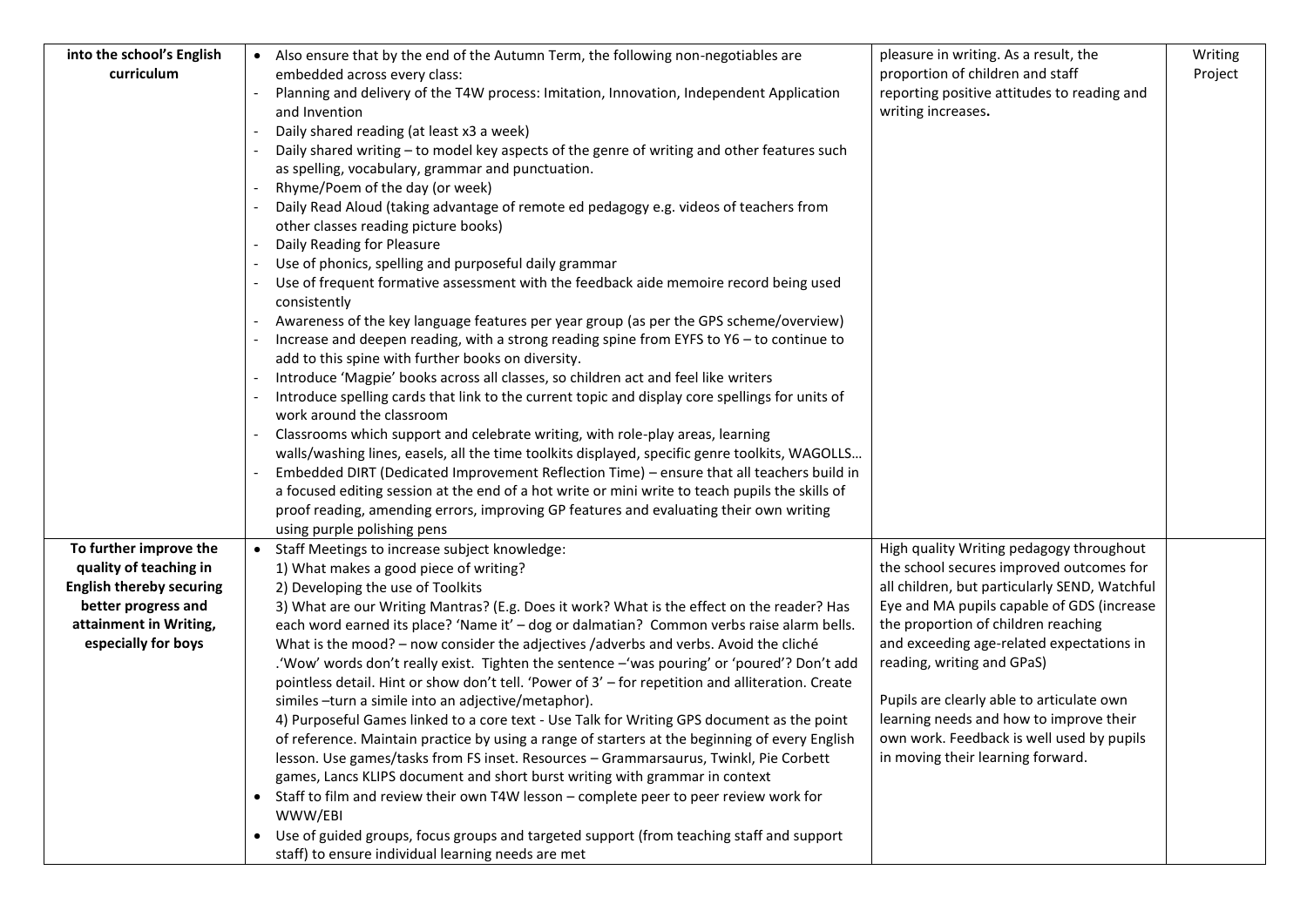|                                | Provide authentic audiences and purposes for writing<br>$\bullet$                                   |                                            |              |
|--------------------------------|-----------------------------------------------------------------------------------------------------|--------------------------------------------|--------------|
|                                | Enrichment activities beyond the classroom                                                          |                                            |              |
| <b>Improve SEND and LA</b>     | Audit current standards of writing for SEN, LA and disadvantaged pupils across the school -         | SEND and LA pupils have positive attitudes | $£300$ for   |
| pupils' ability to apply their | identify the specific aspects of writing that need to be improved                                   | to learning, are motivated, confident,     | relevant CPD |
| writing skills by developing   | Class Teacher to create an action plan of personalised opportunities for this group of              | independent, show initiative and self-     | relating to  |
| more resilient and             | children against the findings of the pupil audit                                                    | esteem.                                    | TA training  |
| independent learners           | Deliver specific impact driven interventions across the school (Interventions will be               |                                            |              |
|                                | monitored and tracked accordingly with any that are not effective being swiftly closed)             |                                            |              |
|                                | Ensure that planning clearly outlines the scaffolding strategies used to a) support pupils'         |                                            |              |
|                                | writing but b) enable them to transfer skills independently                                         |                                            |              |
|                                | CPD to revise key 'Scaffolding Strategies':                                                         |                                            |              |
|                                | - providing a simplified version of a writing task and then gradually increasing the complexity,    |                                            |              |
|                                | difficulty, or sophistication over time                                                             |                                            |              |
|                                | - breaking up the lesson into a series of mini-lessons that progressively move pupils toward        |                                            |              |
|                                | stronger understanding; describing or illustrating                                                  |                                            |              |
|                                | describing or illustrating a concept in multiple ways to ensure understanding                       |                                            |              |
|                                | providing pupils with a WAGOLL, an exemplar or model they will be asked to complete                 |                                            |              |
|                                | explaining why the specific elements represent high-quality work                                    |                                            |              |
|                                | adult models a process/modelled Writing is used to effectively illustrate skills for excellence     |                                            |              |
|                                | - Pre-teaching e.g. pupils are given a vocabulary lesson before they read a difficult text          |                                            |              |
|                                | - Adults clearly describe the purpose of a learning activity, the directions pupils need to follow, |                                            |              |
|                                | and the learning goals they are expected to achieve                                                 |                                            |              |
|                                | - Provide a handout with step-by-step instructions they should follow, word map, sentence           |                                            |              |
|                                | stems etc                                                                                           |                                            |              |
|                                | - Connect a new lesson to a lesson the pupils previously completed to show how the concepts         |                                            |              |
|                                | and skills they already learned will help them with the new task                                    |                                            |              |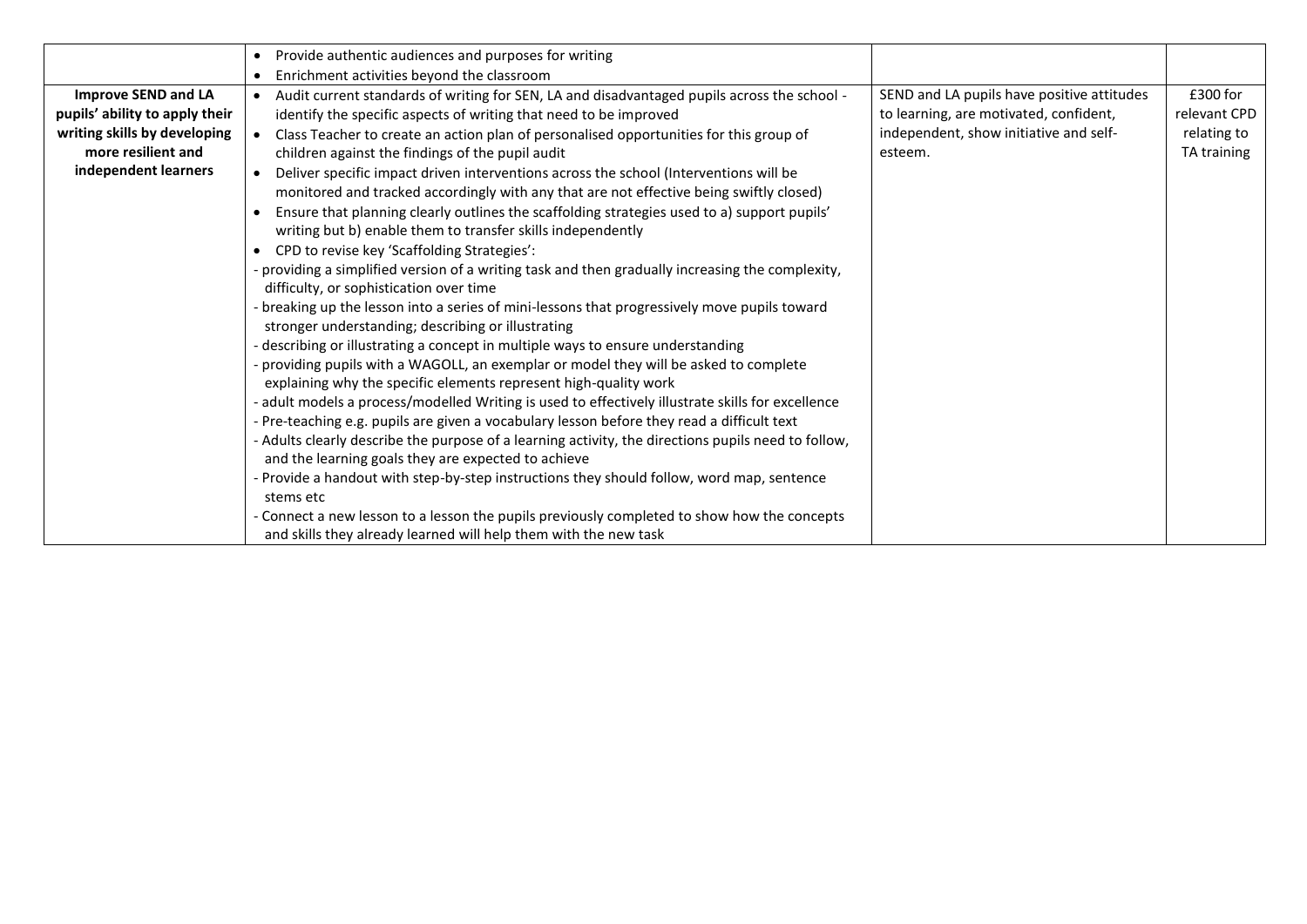## **School Improvement Plan 2021-22: Reading**

| Priority: To raise the profile, enjoyment, achievement and attainment of                                                                                                                                                                                                                        |                                                                                                                                                                                                                                                                        | Timescale: From September 2021 onwards with         |                                                                                                                                                                                      | <b>Strategic Lead: Ashleigh Cooper</b> |                                    |                |
|-------------------------------------------------------------------------------------------------------------------------------------------------------------------------------------------------------------------------------------------------------------------------------------------------|------------------------------------------------------------------------------------------------------------------------------------------------------------------------------------------------------------------------------------------------------------------------|-----------------------------------------------------|--------------------------------------------------------------------------------------------------------------------------------------------------------------------------------------|----------------------------------------|------------------------------------|----------------|
| Reading across the school so that all pupils make consistently good                                                                                                                                                                                                                             |                                                                                                                                                                                                                                                                        | identification of key milestones in December; April |                                                                                                                                                                                      | Link Governor: N. Cutts & F.           |                                    |                |
| progress that leads to outstanding achievement in the subject.                                                                                                                                                                                                                                  |                                                                                                                                                                                                                                                                        | and July                                            |                                                                                                                                                                                      | <b>Brown</b>                           |                                    |                |
| <b>Success Criteria:</b>                                                                                                                                                                                                                                                                        |                                                                                                                                                                                                                                                                        |                                                     |                                                                                                                                                                                      |                                        |                                    |                |
|                                                                                                                                                                                                                                                                                                 |                                                                                                                                                                                                                                                                        |                                                     | • Further improve reading outcomes so that the percentage of Y1 passing the phonics screening test exceeds the National Average                                                      |                                        |                                    |                |
| $\bullet$                                                                                                                                                                                                                                                                                       | At least 85% of children in Y2 and Y6 will reach the expected standard in Reading;                                                                                                                                                                                     |                                                     |                                                                                                                                                                                      |                                        |                                    |                |
| $\bullet$                                                                                                                                                                                                                                                                                       | Raise the proportion of pupils working above Age Related Expectations (at both Key Stages)                                                                                                                                                                             |                                                     |                                                                                                                                                                                      |                                        |                                    |                |
| $\bullet$                                                                                                                                                                                                                                                                                       | At least 85% of pupils in Y1,3,4,5 are at ARE in Reading by the end of the academic year                                                                                                                                                                               |                                                     |                                                                                                                                                                                      |                                        |                                    |                |
|                                                                                                                                                                                                                                                                                                 |                                                                                                                                                                                                                                                                        |                                                     | As a minimum, all pupils will make at least 'good' progress from their starting point in each year group (5 STEPS). Those who are more able, make more.                              |                                        |                                    |                |
|                                                                                                                                                                                                                                                                                                 | The attainment gap between boys' and girls' Reading decreases                                                                                                                                                                                                          |                                                     |                                                                                                                                                                                      |                                        |                                    |                |
|                                                                                                                                                                                                                                                                                                 |                                                                                                                                                                                                                                                                        |                                                     | The reading development of children falling within the SEN and Pupil Premium brackets accelerates through targeted interventions.                                                    |                                        |                                    |                |
| $\bullet$                                                                                                                                                                                                                                                                                       |                                                                                                                                                                                                                                                                        |                                                     | Increased positive response to reading for pleasure in pupil attitude survey and greater engagement in reading from pupils who have previously been identified as reluctant readers. |                                        |                                    |                |
| $\bullet$                                                                                                                                                                                                                                                                                       |                                                                                                                                                                                                                                                                        |                                                     | The learning environment promotes reading for pleasure and there are creative and imaginative ways of actively promoting reading in classrooms and during lesson times.              |                                        |                                    |                |
| $\bullet$                                                                                                                                                                                                                                                                                       | All staff demonstrate high quality modelling of reading strategies throughout the curriculum                                                                                                                                                                           |                                                     |                                                                                                                                                                                      |                                        |                                    |                |
|                                                                                                                                                                                                                                                                                                 | Evaluation Questions: Do we have an excellent reading culture at                                                                                                                                                                                                       |                                                     | <b>Monitoring and Evaluation Evidence:</b>                                                                                                                                           |                                        |                                    |                |
|                                                                                                                                                                                                                                                                                                 | Orchard? How can we take steps to promote children's enjoyment of                                                                                                                                                                                                      |                                                     | • Data: ASP, IDSR, Classroom Monitor, Liaise                                                                                                                                         |                                        |                                    |                |
|                                                                                                                                                                                                                                                                                                 | reading for pleasure both inside and outside of school? How can we<br>find ways to encourage reluctant readers to read for pleasure? How                                                                                                                               |                                                     | • Learning Walks; Drop in observations; Formal lesson observations; Pupil discussions/conferences/questionnaires                                                                     |                                        |                                    |                |
|                                                                                                                                                                                                                                                                                                 | can we sustain reading for pleasure across the whole school                                                                                                                                                                                                            |                                                     | • School system for monitoring progress -termly tracking for year group; shared reading journals, current TA,                                                                        |                                        |                                    |                |
|                                                                                                                                                                                                                                                                                                 |                                                                                                                                                                                                                                                                        |                                                     | formative test results - Accelerated Reader Star tests for reading age, reading stage level for children on book                                                                     |                                        |                                    |                |
|                                                                                                                                                                                                                                                                                                 | community? Are we adequately resourced? How can we ensure that<br>band books; half termly phonics progress checks; Accelerated Reader quizzes data to be used for checking<br>SEN and LA pupils pass the phonics screening test?<br>accuracy, number of books read and |                                                     |                                                                                                                                                                                      |                                        |                                    |                |
| <b>Priorities for Reading</b>                                                                                                                                                                                                                                                                   |                                                                                                                                                                                                                                                                        |                                                     |                                                                                                                                                                                      |                                        |                                    |                |
|                                                                                                                                                                                                                                                                                                 | 1) Increase the level of challenge in reading so that more children achieve greater depth in Y2/6 and S+ in Y1,3,4,5                                                                                                                                                   |                                                     |                                                                                                                                                                                      |                                        |                                    |                |
|                                                                                                                                                                                                                                                                                                 |                                                                                                                                                                                                                                                                        |                                                     | 2) Secure early and timely intervention in order to enable SEN, lower attaining and 'disadvantaged' pupils to make accelerated progress in Reading                                   |                                        |                                    |                |
|                                                                                                                                                                                                                                                                                                 |                                                                                                                                                                                                                                                                        |                                                     |                                                                                                                                                                                      |                                        |                                    |                |
| 3) To become a fully embracing 'Reading School' by raising the profile, enjoyment, achievement and attainment of reading across the school<br>4) To enhance the quality of provision for children in KS2 who access the Accelerated Reader reading scheme in order for them to remain motivated |                                                                                                                                                                                                                                                                        |                                                     |                                                                                                                                                                                      |                                        |                                    |                |
|                                                                                                                                                                                                                                                                                                 |                                                                                                                                                                                                                                                                        |                                                     | 5) Ensure that attainment in Y1 phonics screening is at least maintained at the National Average, with an aspirational target above the National Average                             |                                        |                                    |                |
| <b>Development</b>                                                                                                                                                                                                                                                                              |                                                                                                                                                                                                                                                                        | <b>Specific Actions</b>                             |                                                                                                                                                                                      |                                        | <b>Intended Impact</b>             | <b>Costing</b> |
| <b>Objective</b>                                                                                                                                                                                                                                                                                |                                                                                                                                                                                                                                                                        |                                                     |                                                                                                                                                                                      |                                        |                                    |                |
| 1) Increase the level of                                                                                                                                                                                                                                                                        | Embed questioning based on Bloom's Taxonomy in shared reading sessions<br>$\bullet$                                                                                                                                                                                    |                                                     |                                                                                                                                                                                      |                                        | The percentage of pupils achieving |                |
| challenge in Shared                                                                                                                                                                                                                                                                             |                                                                                                                                                                                                                                                                        |                                                     | • CPD to all TAs on how to teach children to answer questions fully by proving a point made using                                                                                    | GDS or S+ increases                    |                                    |                |
| Reading sessions so that                                                                                                                                                                                                                                                                        |                                                                                                                                                                                                                                                                        |                                                     | quotes from the text and explaining and reasoning (APE) with a particular focus on explaining                                                                                        |                                        |                                    |                |
| more children achieve                                                                                                                                                                                                                                                                           |                                                                                                                                                                                                                                                                        |                                                     | • Staff Meeting: JP and LF to feedback good practice to staff for teaching shared reading and using                                                                                  |                                        |                                    |                |
| greater depth in Y2/6 and                                                                                                                                                                                                                                                                       | diagnostic task analysis from the LA's Reading Comprehension training                                                                                                                                                                                                  |                                                     |                                                                                                                                                                                      |                                        |                                    |                |
| S+ in Y1,3,4,5                                                                                                                                                                                                                                                                                  |                                                                                                                                                                                                                                                                        |                                                     | • Gaps analysis assessment to be carried out every term and gaps in learning identified. This is to be                                                                               |                                        |                                    |                |
|                                                                                                                                                                                                                                                                                                 | used to inform future teaching and used to inform progress and attainment                                                                                                                                                                                              |                                                     |                                                                                                                                                                                      |                                        |                                    |                |
|                                                                                                                                                                                                                                                                                                 | To set up moderation of reading with teachers in local schools or cluster                                                                                                                                                                                              |                                                     |                                                                                                                                                                                      |                                        |                                    |                |
|                                                                                                                                                                                                                                                                                                 |                                                                                                                                                                                                                                                                        |                                                     | Following data analysis and conversations with teachers, FS to facilitate staff training to ascertain a                                                                              |                                        |                                    |                |
|                                                                                                                                                                                                                                                                                                 |                                                                                                                                                                                                                                                                        |                                                     | clear and consistent whole school understanding of what constitutes 'Greater Depth' in reading                                                                                       |                                        |                                    |                |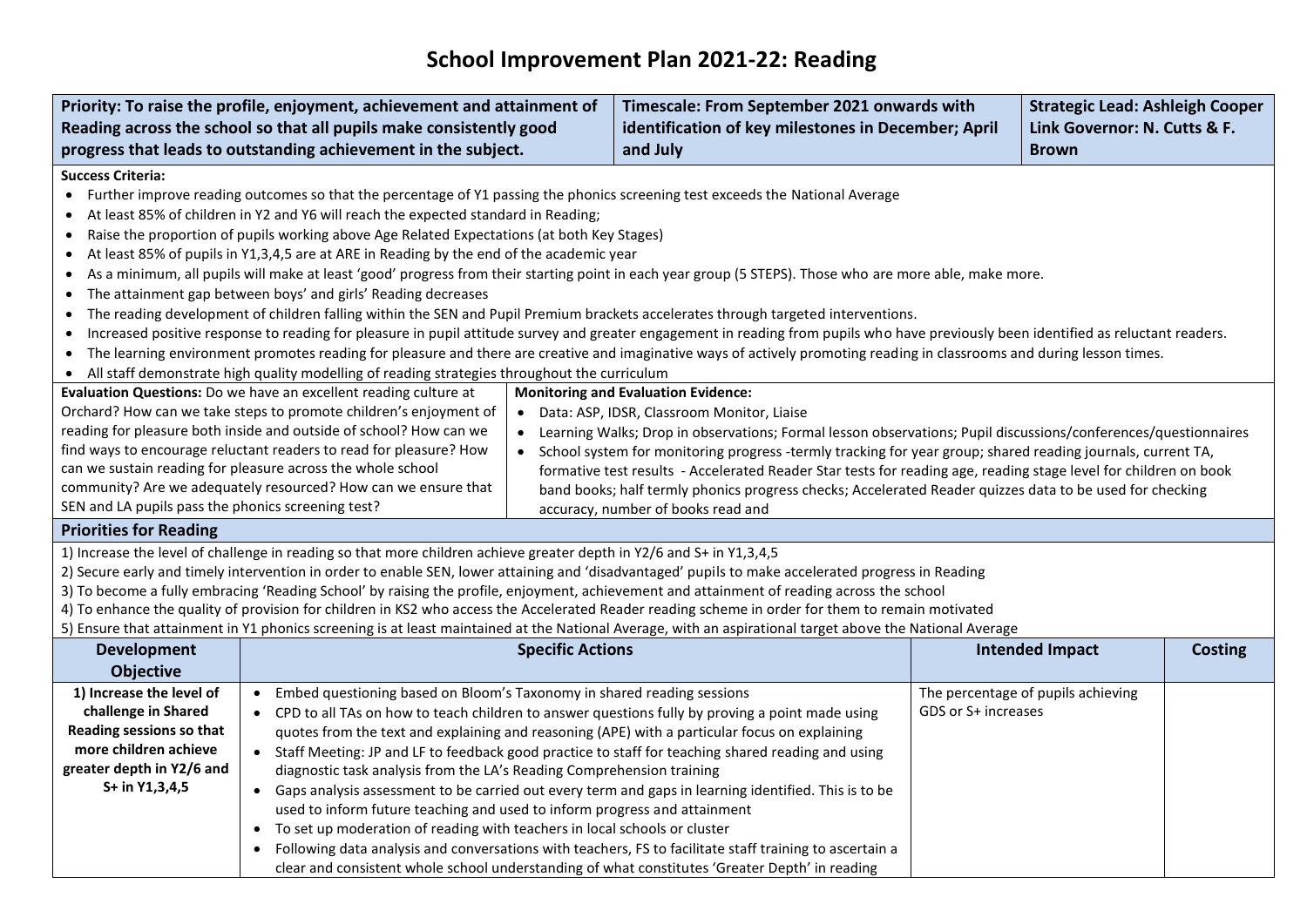| 2) Reading Recovery:<br>secure early and timely<br>intervention in order to<br>enable the lowest 20% of<br>pupils in each class to<br>make accelerated<br>progress with their<br>reading (especially in<br>relation to phonic<br>awareness and decoding;<br>word recognition; wider<br>decoding) | • Subject lead to research greater depth in reading and look at how to apply these ideas to support<br>children just below greater depth in reading in Y2 and Y6 by intervention so they reach their<br>potential.<br>• Subject Lead and Staff to monitor the use of Accelerated Reader to ensure that our greater depth<br>readers are being appropriately challenged.<br>One to one reading diagnostic task and reading record completed to produce a pupil profile to use<br>$\bullet$<br>as a bench mark start point. Additionally, use a timer to check pace of reading aloud.<br>• August/September - Check book banded reading book from previous year is still applicable<br>following above task.<br>• Daily individual reading programmed into all class timetables.<br>Daily phonics lessons - will need to timetable in revision of earlier phases as well as new phases<br>being taught. To also have a focus on reading and writing of tricky words and high frequency words<br>to develop overall reading fluency.<br>• Shared reading with focus on VIPERS, to ensure good depth of understanding. Also map in a wide<br>range of tasks exploring vocabulary, use of graphic organisers, sequencing, analysis of themes,<br>comparison with other texts, zones of relevance etc. Teach children the range of strategies<br>necessary to be able to tell the gist of a piece of text so they can explain in own words all salient<br>facts.<br>Work on stamina so children are improving not only how long they can read for as independent<br>readers but also pace of reading aloud. Aim for 90 words per minute by end of Year 2; 100 in Y3/4.<br>In KS1, pupils who are fluent decoders and show a good degree of understanding and<br>$\bullet$<br>independence as readers should be moved on to Accelerated Reader so they are reading and<br>quizzing regularly.<br>Accelerated Reader pupils will need to complete the Star Reading Test online half termly to<br>$\bullet$<br>generate an accurate reading age.<br>• Intervention groups need to focus on what is the stumbling block for each pupil who is struggling<br>to read and work on strategies to assist.<br>• Identify any pupils with major difficulties learning to read. Look at strategies for improving working | Improvement seen in reading skills<br>for decoding, word recognition and<br>wider range of strategies used for<br>comprehension.<br>Reading stamina improves in terms<br>of time reading independently and<br>pace (words read aloud per minute).<br>Phonetic knowledge has widened<br>and is being applied for reading and<br>spelling.<br>The reading development of children<br>falling within the lowest 20% bracket<br>accelerates through targeted<br>interventions. | Pupil Premium<br>to cover<br>Support Staff<br>deployment |
|--------------------------------------------------------------------------------------------------------------------------------------------------------------------------------------------------------------------------------------------------------------------------------------------------|---------------------------------------------------------------------------------------------------------------------------------------------------------------------------------------------------------------------------------------------------------------------------------------------------------------------------------------------------------------------------------------------------------------------------------------------------------------------------------------------------------------------------------------------------------------------------------------------------------------------------------------------------------------------------------------------------------------------------------------------------------------------------------------------------------------------------------------------------------------------------------------------------------------------------------------------------------------------------------------------------------------------------------------------------------------------------------------------------------------------------------------------------------------------------------------------------------------------------------------------------------------------------------------------------------------------------------------------------------------------------------------------------------------------------------------------------------------------------------------------------------------------------------------------------------------------------------------------------------------------------------------------------------------------------------------------------------------------------------------------------------------------------------------------------------------------------------------------------------------------------------------------------------------------------------------------------------------------------------------------------------------------------------------------------------------------------------------------------------------------------------------------------------------------------------------------------------------------------------------------------------------------------------------------------------|----------------------------------------------------------------------------------------------------------------------------------------------------------------------------------------------------------------------------------------------------------------------------------------------------------------------------------------------------------------------------------------------------------------------------------------------------------------------------|----------------------------------------------------------|
|                                                                                                                                                                                                                                                                                                  | memory as well as same day phonics intervention.<br>Develop the use of Accelerated Reader data from Star reading test and quizzes to monitor children<br>$\bullet$<br>needing support. (In KS2, Pupils need to be reading and quizzing regularly. Reports should be<br>collected weekly and checked so that pupils not reading or performing less well on quizzes can<br>have their ZPD checked).<br>Ensure that additional adults are deployed effectively to support those most in need of support<br>$\bullet$<br>through: 1:1 tutoring by teachers (structured phonetic approaches and non-phonetic); 1:1 by<br>teaching assistants; 1:1 tutoring by volunteers; small-group tutorials; use of ICT<br>• Robust tracking of pupils on intervention programmes - impact measures                                                                                                                                                                                                                                                                                                                                                                                                                                                                                                                                                                                                                                                                                                                                                                                                                                                                                                                                                                                                                                                                                                                                                                                                                                                                                                                                                                                                                                                                                                                      |                                                                                                                                                                                                                                                                                                                                                                                                                                                                            | £200 from                                                |
| 3) To become a fully<br>embracing 'Reading<br>School' by raising the<br>profile, enjoyment,<br>achievement and                                                                                                                                                                                   | • KS1 reading book stock further extended where necessary, a love of books promoted through the<br>establishment of exciting 'Reading Nooks' in each KS1 classroom, effective storage of books further<br>considered<br>• Reading support provided for parents e.g. parental reading resources bank: phonics games;<br>question stem cards                                                                                                                                                                                                                                                                                                                                                                                                                                                                                                                                                                                                                                                                                                                                                                                                                                                                                                                                                                                                                                                                                                                                                                                                                                                                                                                                                                                                                                                                                                                                                                                                                                                                                                                                                                                                                                                                                                                                                              | Better home-school reading habits<br>are developed so that each pupils<br>reading repertoire is broadened.                                                                                                                                                                                                                                                                                                                                                                 | Covid Catch<br>up Premium                                |